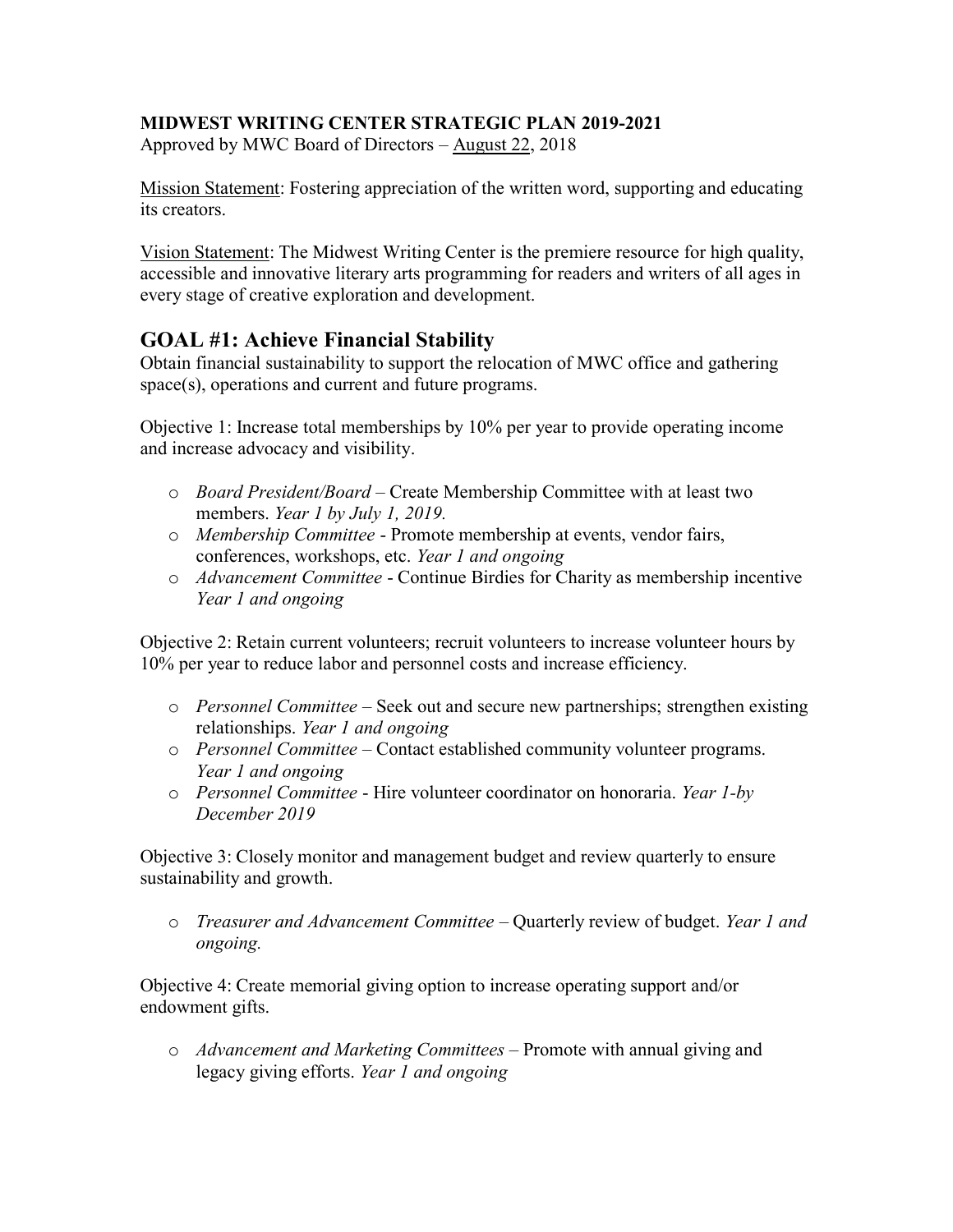Objective 5: Increase planned giving by 1 new legacy gift per year to ensure our future.

o *Advancement and Marketing Committees –* Incorporate planned giving message in marketing efforts. *Year 1 and ongoing*

Objective 6: Increase the endowment to ensure our future.

- o *Advancement Committee* Work with Community Foundation of the Great River Bend to identify and solicit planned gifts. *Year 2 and ongoing*
- o *Advancement Committee* Promote Legacy Society. *Year 1 and ongoing.*
- o *Advancement Committee* Establish annual endowment campaign. *Year 1-by December 2019*

Objective 7: Research and optimize all grant opportunities to expand funding for program support.

o *Advancement Committee –* Retain hired consultant. *Year 1 and ongoing*

Objective 8: Increase program attendance for positive revenue outcome to ensure future support.

- o *Program and Marketing Committees –* Create agency-wide marketing plan. *Year 1-by March 2019*
- o *Program and Marketing Committees -* Encourage workshop faculty to promote programs and provide marketing options; consider 50/50 fee split. *Year 1-by December 2019*

Objective 9: Add paid staff to assist and support the Executive Director

o *Personnel and Advancement Committees* - Hire Volunteer Coordinator and Marketing and Development Manager. *Year 2-by December 2020*

Objective 10: Recruit, train and sustain volunteer corps to raise funds for wages.

o *Personnel and Advancement Committees* – Identify and increase revenue streams for salaries. *Year 2-by December 2020*

## **GOAL #2: Increase Visibility**

Objective 1: Increase one-on-one relationship building efforts to continue and reinforce ongoing external communications

o *Marketing Committee* – Develop information packet and materials for presentations. *Year 1-by December 2019*